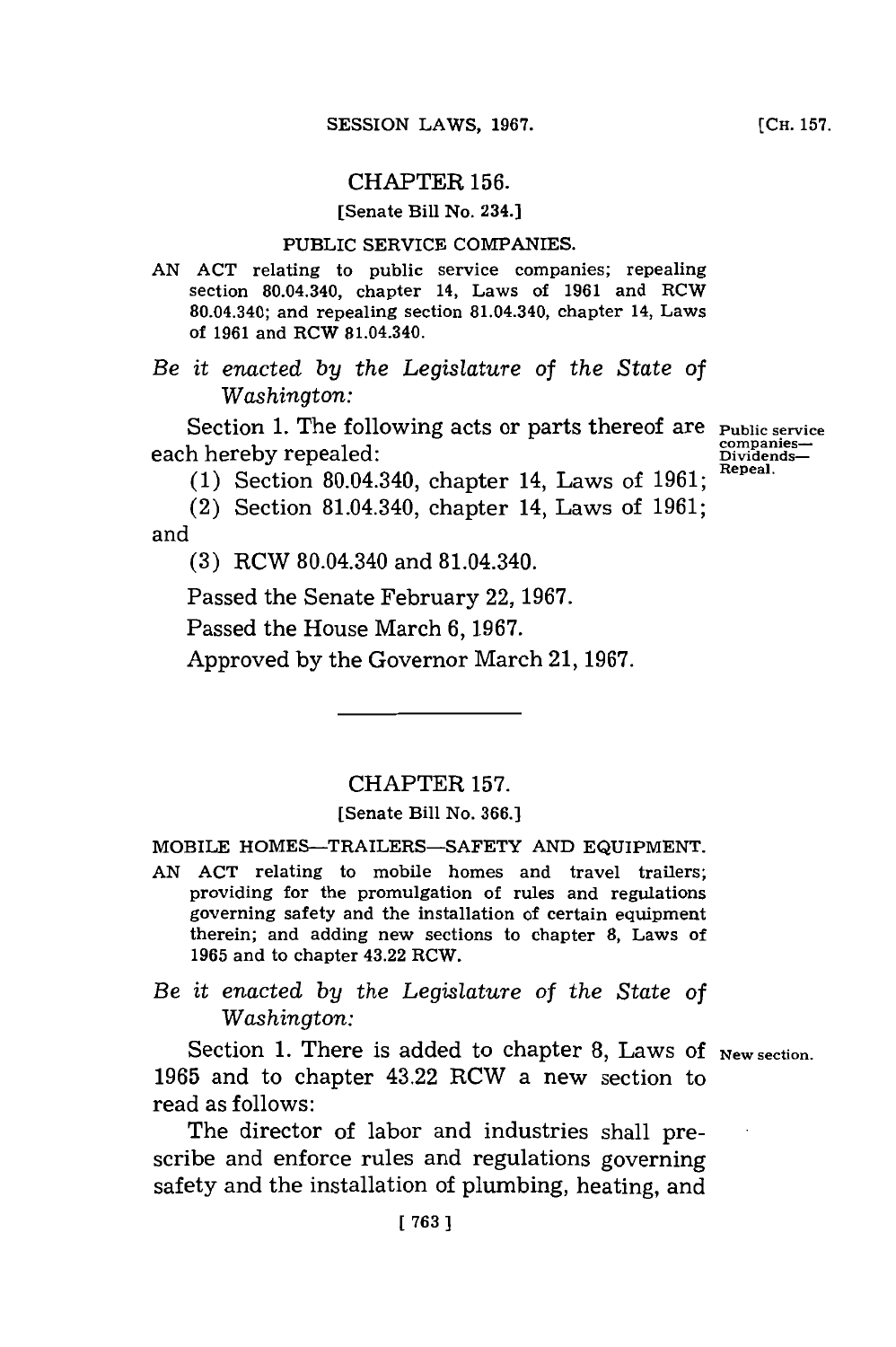**labor and in-**

**CH. 157.]**

Mobile homes **expanding electrical equipment** in mobile homes and/or travel satety equip-<br>*trailers*- trailers. Such rules and regulations shall be reason-<br>ment.Rules Safety equip-<br>ment. Rules<br>and regula-<br>and regula-<br>and regula-<br>consistent with reasonized and accorted princi and regula-<br>tions govern-<br>ing safety by<br>director of **plumbing** beating, and electri-<br>director of **plumbing**, heating, and electrical installations, in order to protect the health and quired. Safety of the people of this state from dangers inherent in the use of substandard and unsafe plumbing, heating, electrical, and other equipment and shall correlate with and, so far as practicable, conform to the then current standards and specifications of the American Standards Association standards **A119.1** for mobile homes and **A119.2** for travel trailers. It shall be unlawful for any person to sell or offer for sale, within this state, any mobile homes and/or travel trailers, manufactured after January **1, 1968,** containing plumbing, heating, electrical, or other equipment, unless such equipment meets the requirements of the rules and regulations provided for herein.

**Out-of-state**

**New section.** Sec. 2. There is added to chapter **8,** Laws of **1965** and to chapter 43.22 RCW a new section to read as **follows:**

Compliance (1) In compliance with any applicable provi-<br>
insignia–Fee sions of this chapter, the director of the department sions of this chapter, the director of the department **sales,** of labor and industries shall establish a schedule of fees, whether on the basis of plan approval or inspection, for the issuance of an insigne which indicates that the mobile home and/or travel trailer complies with the provisions of this act.

> (2) Insignia are not required on mobile homes and/or travel trailers manufactured within this state for sale outside this state which are sold to persons outside this state.

**New section.** Sec. **3.** There is added to chapter **8,** Laws of **1965** and to chapter 43.22 RCW a new section to read as **follows:**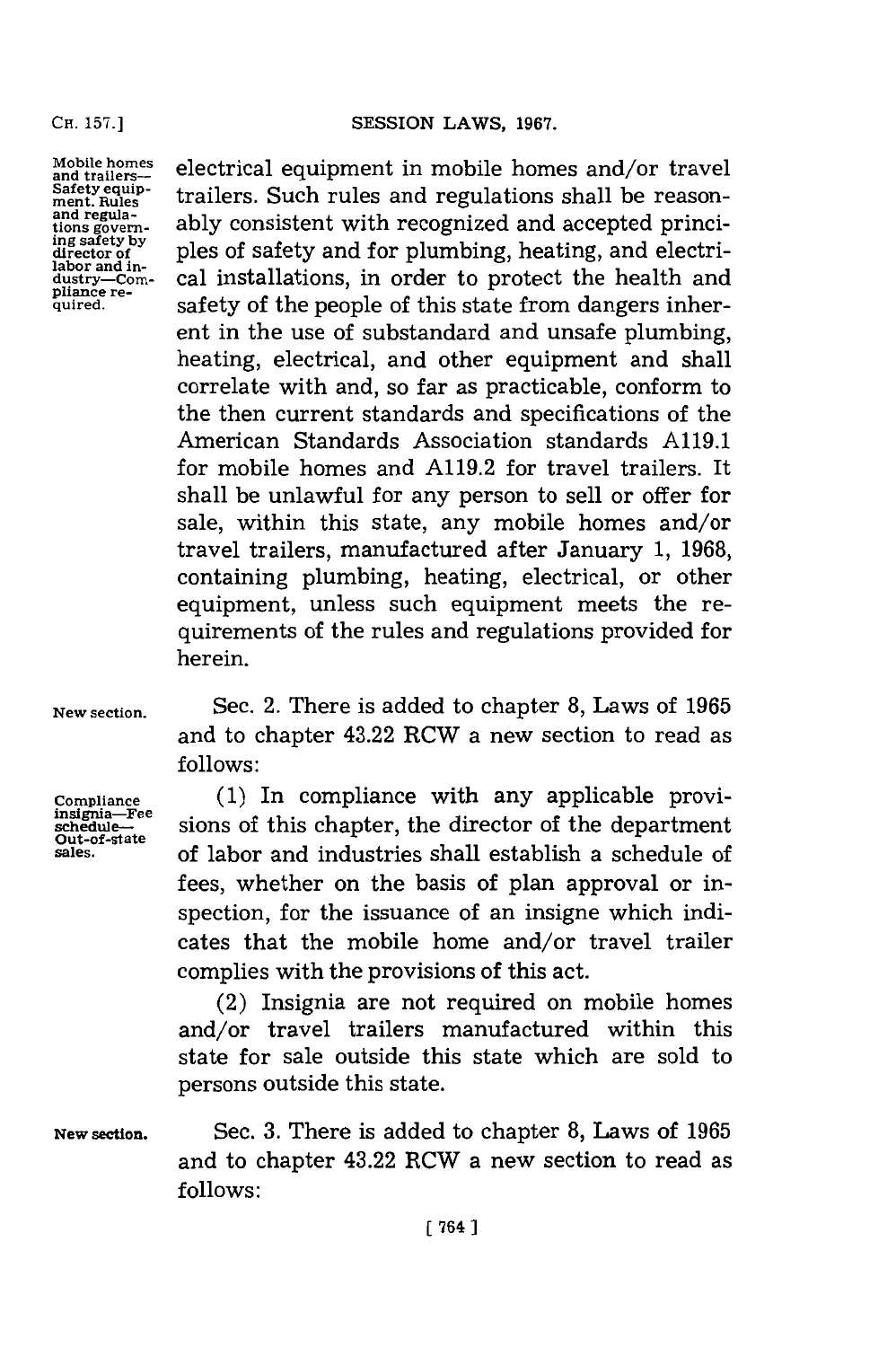Plans and specifications of each model or production prototype of a mobile home and/or travel trailer showing plumbing, heating and electrical specifications and data shall be submitted to the department of labor and industries for approval and recommendations with respect to compliance with the regulations and standards of each of such agencies. When plans have been submitted and approved as aforesaid, no changes or alterations shall be made to plumbing, heating or electrical installations or specifications shown thereon in any trailer or camping vehicle without prior written approval of the department of labor and industries.

Sec. 4. There is added to chapter 8, Laws of 1965 New section and to chapter 43.22 RCW a new section to read as **follows:**

Any mobile home and/or travel trailer sold in **Effect**. Washington and manufactured prior to July **1, 1968,** which has not been inspected prior to its sale and which does not meet the requirements prescribed will not be required to comply with said requirements except for alterations or installations referred to in section **3.**

Sec. **5.** There is added to chapter **8,** Laws of **1965 New section** and to chapter 43.22 RCW a new section to read as **follows:**

Used mobile homes and/or travel trailers manu- **Exceptions.** factured for use outside this state which do not meet the requirements prescribed and have been used for six months or more will not be required to comply with said requirements except for alterations or installations referred to in section **3.**

Sec. 6. There is added to chapter 8, Laws of 1965 New section. and to chapter 43.22 RCW a new section to read as **follows:**

Mobile homes and/or travel trailers subject to the provisions of this act, and mobile homes and/or **[CH. 157.**

**Plans and specifications-submission-Approval.**